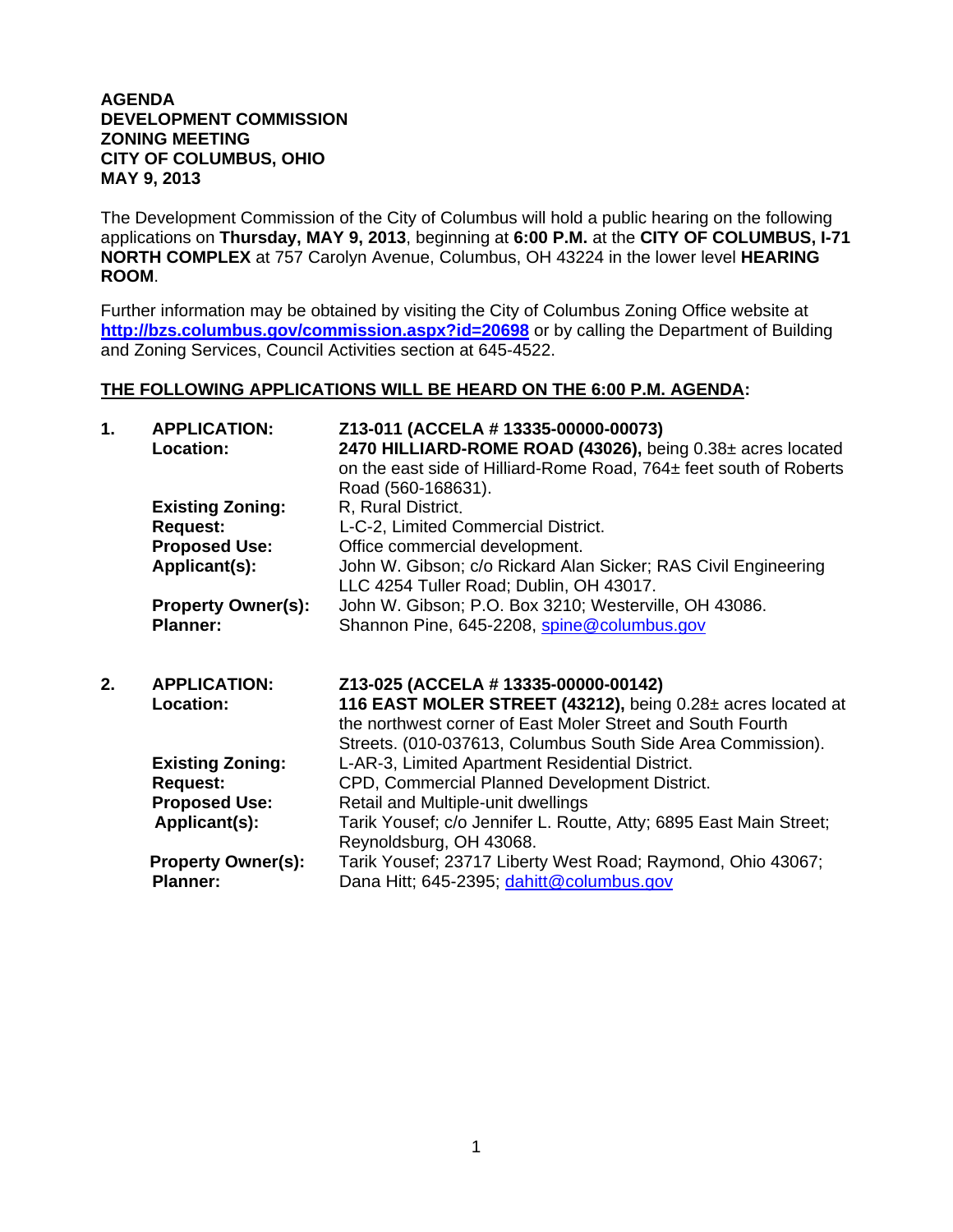| 3. | <b>APPLICATION:</b><br><b>Location:</b>      | Z13-029 (ACCELA # 13335-00000-00147)<br>3224 MORSE ROAD (43231), being 2.28± acres located on the<br>north side of Morse Road, 930± feet east of Westerville Road (010-<br>158416).                                            |
|----|----------------------------------------------|--------------------------------------------------------------------------------------------------------------------------------------------------------------------------------------------------------------------------------|
|    | <b>Existing Zoning:</b>                      | L-C-4, Limited Commercial District.                                                                                                                                                                                            |
|    |                                              |                                                                                                                                                                                                                                |
|    | <b>Request:</b>                              | CPD, Commercial Planned Development District.                                                                                                                                                                                  |
|    | <b>Proposed Use:</b>                         | Limited commercial development.                                                                                                                                                                                                |
|    | Applicant(s):                                | Core Resources, Inc.; c/o Dave Perry, The David Perry Co.; 145<br>East Rich Street, 3 <sup>rd</sup> Floor; Columbus, OH 43215 and Donald<br>Plank, Atty.; Plank Law Firm; 145 East Rich St., 3rd Floor;<br>Columbus, OH 43215. |
|    | <b>Property Owner(s):</b>                    | 3224 Morse Road LLC; c/o Dave Perry, The David Perry Co.; 145                                                                                                                                                                  |
|    |                                              | East Rich Street, 3 <sup>rd</sup> Floor; Columbus, OH 43215 and Donald<br>Plank, Atty.; Plank Law Firm; 145 East Rich St., 3rd Floor;<br>Columbus, OH 43215.                                                                   |
|    | <b>Planner:</b>                              | Shannon Pine; 645-2208; spine@columbus.gov                                                                                                                                                                                     |
|    |                                              |                                                                                                                                                                                                                                |
| 4. | <b>APPLICATION:</b><br>Location:             | Z13-007 (ACCELA # 13335-00000-00067)<br>5700 NORTH HAMILTON ROAD (43230), being 2.91± acres                                                                                                                                    |
|    |                                              | located on the east side of Hamilton Road, 438± feet north of                                                                                                                                                                  |
|    |                                              | Preserve Boulevard (545-175660).                                                                                                                                                                                               |
|    | <b>Existing Zoning:</b>                      | CPD, Commercial Planned Development District.                                                                                                                                                                                  |
|    |                                              |                                                                                                                                                                                                                                |
|    | <b>Request:</b>                              | CPD, Commercial Planned Development District.                                                                                                                                                                                  |
|    | <b>Proposed Use:</b>                         | Commercial development.                                                                                                                                                                                                        |
|    | Applicant(s):                                | Hamilton II Retail LLC; c/o Melanie Wollenberg; 445 Hutchinson                                                                                                                                                                 |
|    |                                              | Avenue, Suite 800; Columbus, OH 43235.                                                                                                                                                                                         |
|    | <b>Property Owner(s):</b><br><b>Planner:</b> | The Applicant.<br>Shannon Pine; 645-2208; spine@columbus.gov                                                                                                                                                                   |
|    |                                              |                                                                                                                                                                                                                                |
|    |                                              |                                                                                                                                                                                                                                |
| 5. | <b>APPLICATION:</b>                          | Z13-010 (ACCELA # 13335-00000-00072)                                                                                                                                                                                           |
|    | <b>Location:</b>                             | 1376 KING AVENUE (43212), being 0.7± acres located at the                                                                                                                                                                      |
|    |                                              | northeast corner of King and Grandview Avenues (010-061968 &                                                                                                                                                                   |
|    |                                              | 010-062082; 5 <sup>th</sup> by Northwest Area Commission).<br>C-4, Commercial District.                                                                                                                                        |
|    | <b>Existing Zoning:</b><br><b>Request:</b>   | AR-2, Apartment Residential District.                                                                                                                                                                                          |
|    | <b>Proposed Use:</b>                         | Multi-unit residential development.                                                                                                                                                                                            |
|    | Applicant(s):                                | 1374 King Avenue LLC; c/o Dave Perry, The David Perry Co.; 145                                                                                                                                                                 |
|    |                                              | East Rich Street, 3 <sup>rd</sup> Floor; Columbus, OH 43215 and Donald                                                                                                                                                         |
|    |                                              | Plank, Atty.; Plank Law Firm; 145 East Rich St., 3 <sup>rd</sup> Floor;                                                                                                                                                        |
|    |                                              | Columbus, OH 43215.                                                                                                                                                                                                            |
|    | <b>Property Owner(s):</b>                    | The Applicant.                                                                                                                                                                                                                 |
|    | <b>Planner:</b>                              | Shannon Pine; 645-2208; spine@columbus.gov                                                                                                                                                                                     |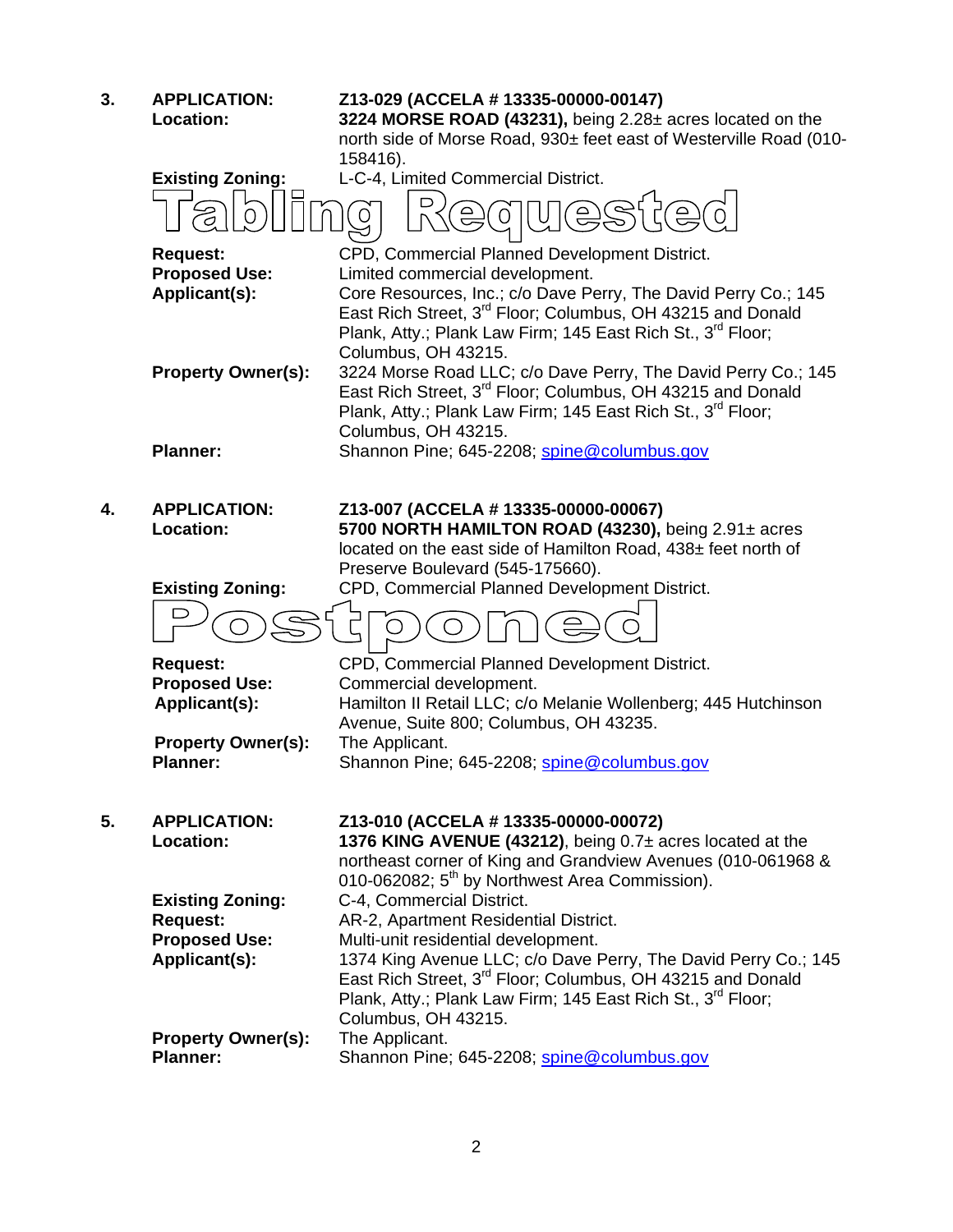| 6. | <b>APPLICATION:</b><br>Location:           | Z13-012 (ACCELA # 13335-00000-00078)<br>1516 CHESAPEAKE AVENUE (43212), being 0.51± acres located<br>on the north side of Chesapeake Avenue, 190± feet east of North<br>Star Avenue. (130-001391, Fifth by Northwest Area Commission). |
|----|--------------------------------------------|----------------------------------------------------------------------------------------------------------------------------------------------------------------------------------------------------------------------------------------|
|    | <b>Existing Zoning:</b>                    | R, Rural District.                                                                                                                                                                                                                     |
|    | <b>Request:</b>                            | AR-1, Apartment Residential District.                                                                                                                                                                                                  |
|    | <b>Proposed Use:</b>                       | Multiple-unit dwellings                                                                                                                                                                                                                |
|    | Applicant(s):                              | Metropolitan Holdings LLC; c/o Jeffrey L. Brown & David L. Hodge,<br>Attys.; Smith and Hale; 37 West Broad Street, Suite 725;<br>Columbus, OH 43215.                                                                                   |
|    | <b>Property Owner(s):</b>                  | Kitchner Park Inc; 887 Chambers Road; Columbus, Ohio 43212;                                                                                                                                                                            |
|    | <b>Planner:</b>                            | Dana Hitt; 645-2395; dahitt@columbus.gov                                                                                                                                                                                               |
| 7. | <b>APPLICATION:</b>                        | Z13-013 (ACCELA # 13335-00000-00083)                                                                                                                                                                                                   |
|    | Location:                                  | 1437 CHESAPEAKE AVENUE (43212), being 0.64± acres located<br>on the south side of Chesapeake Avenue, 750± feet east of North<br>Star Avenue. (130-001391, Fifth by Northwest Area Commission).                                         |
|    | <b>Existing Zoning:</b><br><b>Request:</b> | R, Rural District.<br>AR-1, Apartment Residential District.                                                                                                                                                                            |
|    | <b>Proposed Use:</b>                       | Multiple-unit dwellings                                                                                                                                                                                                                |
|    | Applicant(s):                              | Metropolitan Holdings LLC; c/o Jeffrey L. Brown & David L. Hodge,<br>Attys.; Smith and Hale; 37 West Broad Street, Suite 725;<br>Columbus, OH 43215.                                                                                   |
|    | <b>Property Owner(s):</b>                  | Matt Vekasy; 1500 West Third Avenue, Suite 400; Columbus, Ohio<br>43212;                                                                                                                                                               |
|    | <b>Planner:</b>                            | Dana Hitt; 645-2395; dahitt@columbus.gov                                                                                                                                                                                               |
| 8. | <b>APPLICATION:</b>                        | Z13-015 (ACCELA # 13335-00000-00079)                                                                                                                                                                                                   |
|    | Location:                                  | 1397 CHAMBERS ROAD (43212), being 0.96± acres located on<br>the south side of Chambers Road, 480 feet west of Northwest                                                                                                                |
|    |                                            | Boulevard. (130-005577, Fifth by Northwest Area Commission).                                                                                                                                                                           |
|    | <b>Existing Zoning:</b>                    | R, Rural District.                                                                                                                                                                                                                     |
|    | <b>Request:</b>                            | AR-1, Apartment Residential District.                                                                                                                                                                                                  |
|    | <b>Proposed Use:</b>                       | Multiple-unit dwellings<br>Guy Williams; c/o Jeffrey L. Brown & David L. Hodge, Attys.; Smith                                                                                                                                          |
|    | Applicant(s):                              | and Hale; 37 West Broad Street, Suite 725; Columbus, OH 43215.                                                                                                                                                                         |
|    | <b>Property Owner(s):</b>                  | 1405 LLC et al; 911 Henry Street; Columbus, Ohio 43215;                                                                                                                                                                                |
|    | <b>Planner:</b>                            | Dana Hitt; 645-2395; dahitt@columbus.gov                                                                                                                                                                                               |
|    |                                            |                                                                                                                                                                                                                                        |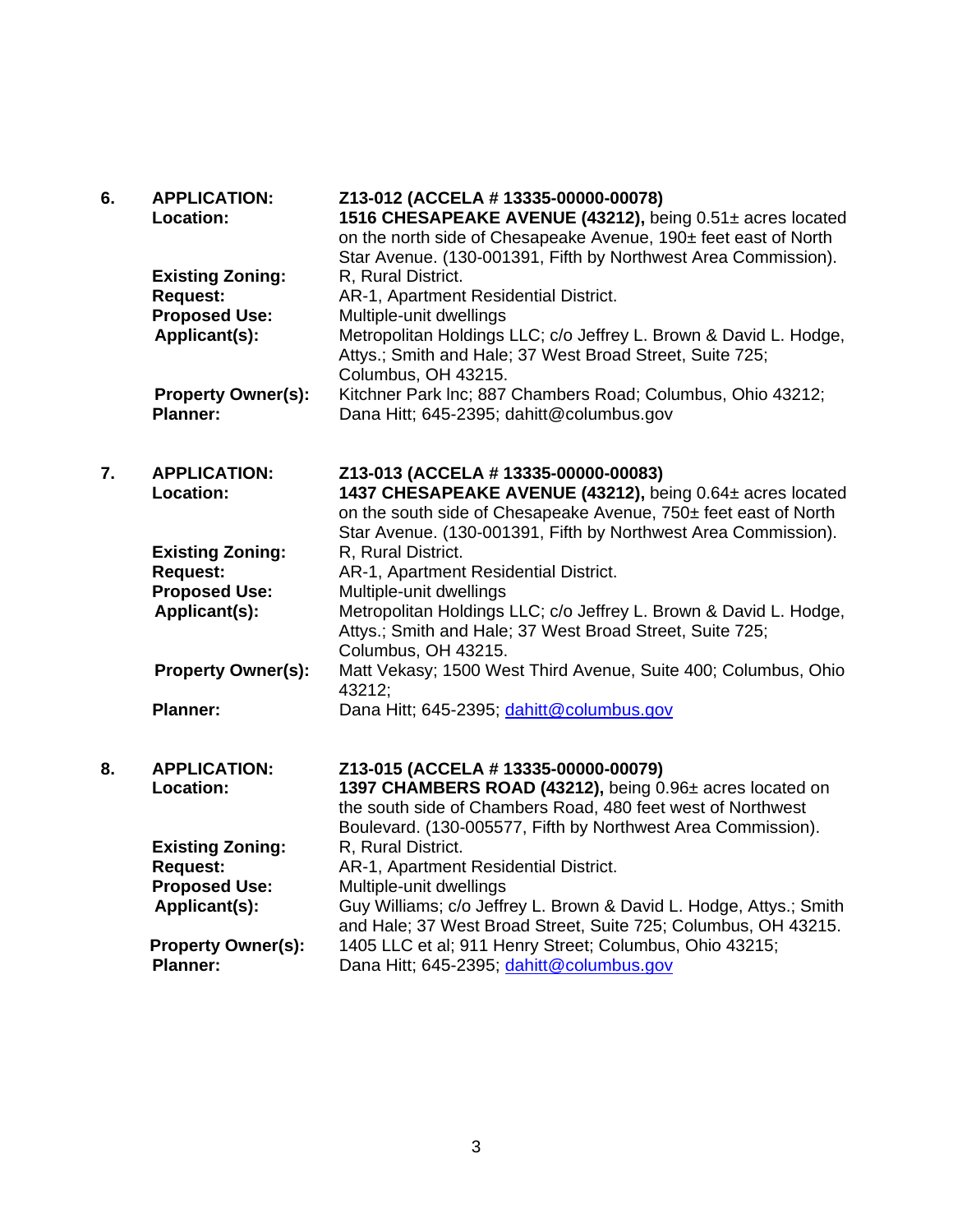| 9.  | <b>APPLICATION:</b><br>Location:             | Z13-021 (ACCELA # 13335-00000-00131)<br>1454 CHESAPEAKE AVENUE (43212), being 0.82± acres located<br>on the north and south sides of Chambers Road, 640± feet west of<br>Northwest Boulevard. (130-006130, Fifth by Northwest Area<br>Commission). |
|-----|----------------------------------------------|----------------------------------------------------------------------------------------------------------------------------------------------------------------------------------------------------------------------------------------------------|
|     | <b>Existing Zoning:</b>                      | R, Rural District.                                                                                                                                                                                                                                 |
|     | <b>Request:</b><br><b>Proposed Use:</b>      | AR-1, Apartment Residential District.<br>Multiple-unit dwellings                                                                                                                                                                                   |
|     | Applicant(s):                                | Guy Williams; c/o Jeffrey L. Brown & David L. Hodge, Attys.; Smith<br>and Hale; 37 West Broad Street, Suite 725; Columbus, OH 43215.                                                                                                               |
|     | <b>Property Owner(s):</b><br><b>Planner:</b> | Guy Williams; 1387 Chambers Road; Columbus, Ohio 43212<br>Dana Hitt; 645-2395; dahitt@columbus.gov                                                                                                                                                 |
| 10. | <b>APPLICATION:</b><br><b>Location:</b>      | Z13-023 (ACCELA # 13335-00000-00135)<br>1424 CHESAPEAKE AVENUE (43212), being 0.34± acres located<br>on the north side of Chambers Road, 915± feet west of Northwest<br>Boulevard. (130-001396, Fifth by Northwest Area Commission).               |
|     | <b>Existing Zoning:</b>                      | R, Rural District.                                                                                                                                                                                                                                 |
|     | <b>Request:</b>                              | AR-1, Apartment Residential District.                                                                                                                                                                                                              |
|     | <b>Proposed Use:</b><br>Applicant(s):        | Multiple-unit dwellings<br>Guy Williams; c/o Jeffrey L. Brown & David L. Hodge, Attys.; Smith<br>and Hale; 37 West Broad Street, Suite 725; Columbus, OH 43215.                                                                                    |
|     | <b>Property Owner(s):</b><br><b>Planner:</b> | Guy Williams; 1387 Chambers Road; Columbus, Ohio 43212<br>Dana Hitt; 645-2395; dahitt@columbus.gov                                                                                                                                                 |
| 11. | <b>APPLICATION:</b><br>Location:             | Z13-024 (ACCELA # 13335-00000-00136)<br>1498 CHESAPEAKE AVENUE (43212), being 0.85± acres located<br>on the north side of Chambers Road, 310± feet west of Northwest<br>Boulevard. (130-001392, Fifth by Northwest Area Commission).               |
|     | <b>Existing Zoning:</b>                      | R, Rural District.                                                                                                                                                                                                                                 |
|     | <b>Request:</b>                              | AR-1, Apartment Residential District.                                                                                                                                                                                                              |
|     | <b>Proposed Use:</b><br>Applicant(s):        | Multiple-unit dwellings<br>Guy Williams; c/o Jeffrey L. Brown & David L. Hodge, Attys.; Smith<br>and Hale; 37 West Broad Street, Suite 725; Columbus, OH 43215.                                                                                    |
|     | <b>Property Owner(s):</b><br><b>Planner:</b> | Guy Williams; 1387 Chambers Road; Columbus, Ohio 43212<br>Dana Hitt; 645-2395; dahitt@columbus.gov                                                                                                                                                 |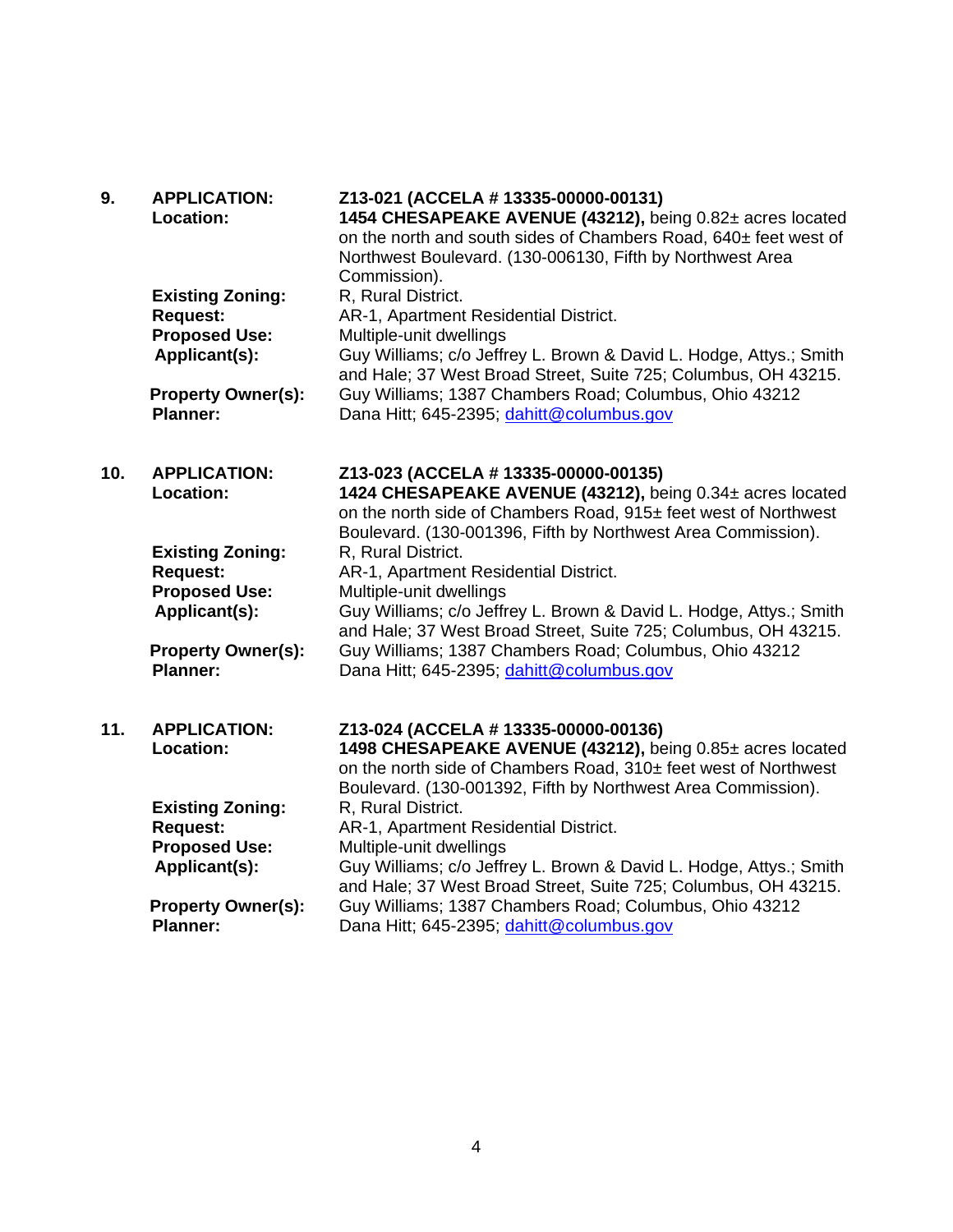| 12. | <b>APPLICATION:</b>       | Z13-028 (ACCELA # 13335-00000-00146)                                                                                                    |
|-----|---------------------------|-----------------------------------------------------------------------------------------------------------------------------------------|
|     | Location:                 | 5167 WARNER ROAD (43081), being 3.91± acres located on the                                                                              |
|     |                           | south side of Warner Road, 273± feet west of North Hamilton Road                                                                        |
|     |                           | (010-278313 & 010-286993).                                                                                                              |
|     | <b>Existing Zoning:</b>   | CPD, Commercial Planned Development District.                                                                                           |
|     | <b>Request:</b>           | CPD, Commercial Planned Development District.                                                                                           |
|     | <b>Proposed Use:</b>      | Commercial development with revised CPD plan.                                                                                           |
|     | Applicant(s):             | Donald W. Kelley and Associates, Inc.; c/o Dave Perry, The David                                                                        |
|     |                           | Perry Co.; 145 East Rich Street, 3 <sup>rd</sup> Floor; Columbus, OH 43215                                                              |
|     |                           | and Donald Plank, Atty.; Plank Law Firm; 145 East Rich St., 3 <sup>rd</sup>                                                             |
|     |                           | Floor; Columbus, OH 43215.                                                                                                              |
|     | <b>Property Owner(s):</b> | Albany Place Investment, Ltd.; c/o Dave Perry, The David Perry                                                                          |
|     |                           | Co.; 145 East Rich Street, 3 <sup>rd</sup> Floor; Columbus, OH 43215 and                                                                |
|     |                           | Donald Plank, Atty.; Plank Law Firm; 145 East Rich St., 3 <sup>rd</sup> Floor;                                                          |
|     |                           | Columbus, OH 43215.                                                                                                                     |
|     | <b>Planner:</b>           | Shannon Pine; 645-2208; spine@columbus.gov                                                                                              |
|     |                           |                                                                                                                                         |
| 13. | <b>APPLICATION:</b>       | Z13-030 (ACCELA # 13335-00000-00201)                                                                                                    |
|     | Location:                 | 5061 TUTTLE CROSSING BOULEVARD (43017), being 1.4±                                                                                      |
|     |                           | acres located at the southeast corner of Tuttle Crossing Boulevard                                                                      |
|     |                           | and Blazer Parkway (010-215377).                                                                                                        |
|     | <b>Existing Zoning:</b>   | CPD, Commercial Planned Development District.                                                                                           |
|     | <b>Request:</b>           | CPD, Commercial Planned Development District.                                                                                           |
|     | <b>Proposed Use:</b>      | Expand C-4 commercial uses.                                                                                                             |
|     | Applicant(s):             | Jupiter Ohio Inc.; c/o Jeffrey L. Brown, Atty.; Smith and Hale LLC;                                                                     |
|     |                           | 37 West Broad Street, Suite 725; Columbus, OH 43215.                                                                                    |
|     | <b>Property Owner(s):</b> | The Applicant.                                                                                                                          |
|     | <b>Planner:</b>           | Shannon Pine, 645-2208, spine@columbus.gov                                                                                              |
|     |                           |                                                                                                                                         |
|     |                           |                                                                                                                                         |
| 14. | <b>APPLICATION:</b>       | Z13-008 (ACCELA # 13335-00000-00069)                                                                                                    |
|     | Location:                 | 3386 EAST POWELL ROAD (43085), being 13.94± acres located                                                                               |
|     |                           | 100± feet west of Hickory Ridge Court and 810± feet south of East                                                                       |
|     |                           | Powell Road (31844202024000).                                                                                                           |
|     | <b>Existing Zoning:</b>   | R, Rural District (Annexation Pending).<br>L-C-4, Limited Commercial District.                                                          |
|     | <b>Request:</b>           |                                                                                                                                         |
|     | <b>Proposed Use:</b>      | Limited commercial development.                                                                                                         |
|     | Applicant(s):             | NP/FG LLC and NP Limited Partnership; c/o Dave Perry, The<br>David Perry Co.; 145 East Rich Street, 3 <sup>rd</sup> Floor; Columbus, OH |
|     |                           |                                                                                                                                         |
|     |                           | 43215 and Donald Plank, Atty.; Plank Law Firm; 145 East Rich St.,<br>3rd Floor; Columbus, OH 43215.                                     |
|     | <b>Property Owner(s):</b> | NP/FG LLC and NP Limited Partnership et al; c/o Dave Perry, The                                                                         |
|     |                           | David Perry Co.; 145 East Rich Street, 3 <sup>rd</sup> Floor; Columbus, OH                                                              |
|     |                           | 43215.                                                                                                                                  |
|     | <b>Planner:</b>           | Shannon Pine; 645-2208; spine@columbus.gov                                                                                              |
|     |                           |                                                                                                                                         |